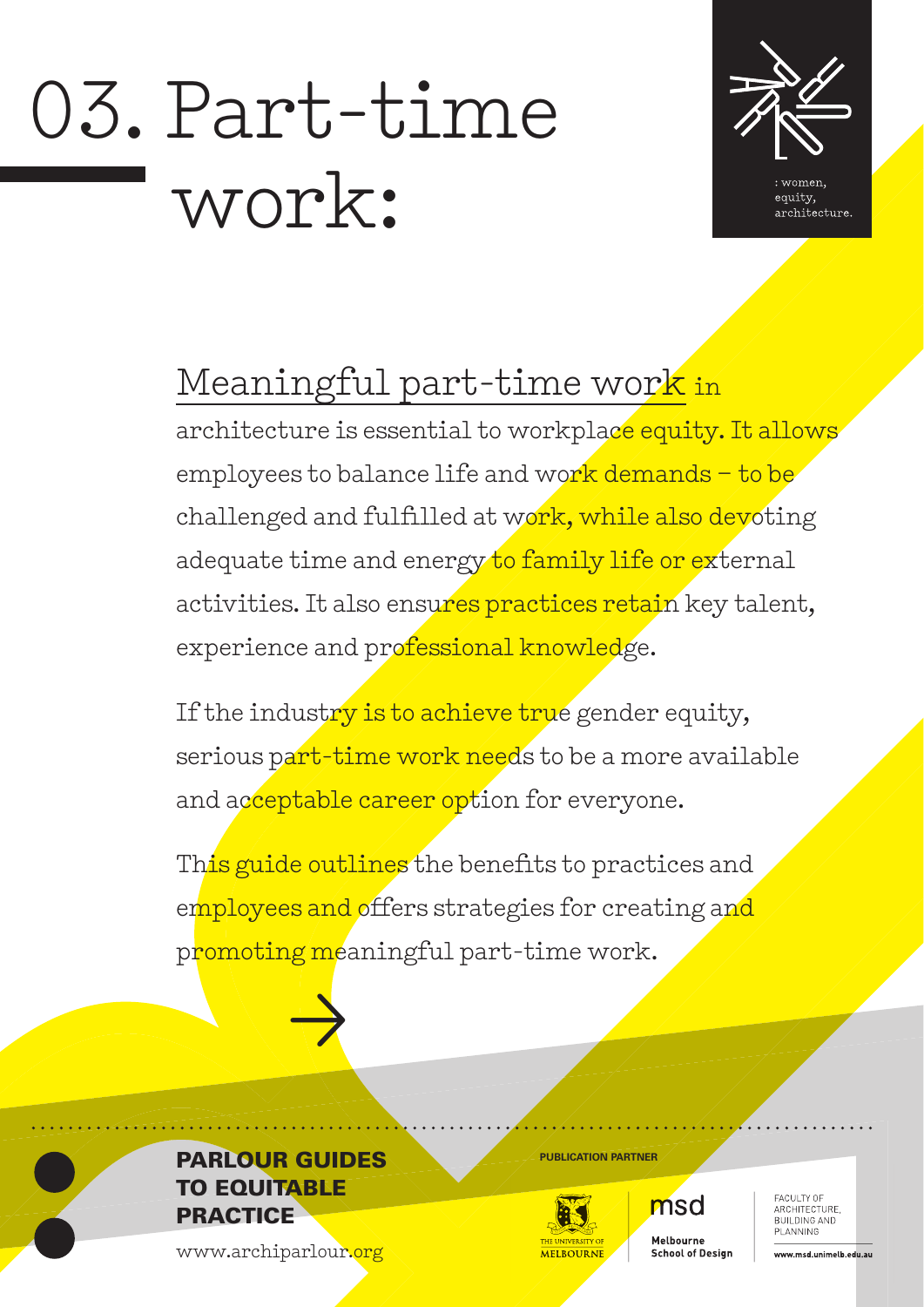

# What is meaningful part-time work?

Securing part-time work is not the only important goal. For part-time work to be a viable part of a fulfilling career, it needs to be meaningful work.

Quality part-time work has many of the same characteristics as quality full-time work:

- It is interesting, diverse and matches job demands with skills.
- It fully utilises an employee's skills, experience and interests.
- It includes access to training, development and promotional opportunities.
- It should also involve the same benefits, rights and conditions, such as equal pay rates, autonomy and job satisfaction.

#### Part-time project architects

It's important to recognise that not all jobs within architecture are conducive to part-time employment, but there are many roles that can be handled with ease by an experienced part-time employee.

There is a widespread belief that it is impossible to be a part-time project architect, but the reality is that many full-time project architects juggle a variety of professional roles and commitments in their busy work week, and few senior employees work full-time on any one project.

Some practices are finding that with careful planning, part-time project architects can be utilised very effectively on a range of projects.

#### Mentoring and staff development

Part-time project architects can also be paired with a less experienced 2IC, who is ready to step up to a more responsible role but needs advice and mentoring.

#### Practice management assistance

Depending on the architect's skills and seniority, part-time employees can assist with important practice management tasks such as implementing new systems, rewriting manuals and policies, working on marketing materials or recruitment, working on client reviews, or helping with training and mentoring.

Many of these tasks are not necessarily suitable as long-term roles, but could be ideal for an experienced employee transitioning back into the workforce after a break. As well as the practice making good use of the employee's skills and experience, it can give the employee increased exposure to directors or senior staff, and valuable insights into how the practice works.

#### Definition of part-time

The definition of part-time work in Australia is less than 38 hours per week, however the term usually refers to work of a permanent nature, involving substantial hours (usually 20 to 25 per week).

It's primarily this form of part-time work that is dealt with in this guide, but people who are engaged in other types of flexible work may also find useful tips.

**:** *See Parlour guide: Flexibility for advice on other flexible working arrangements.*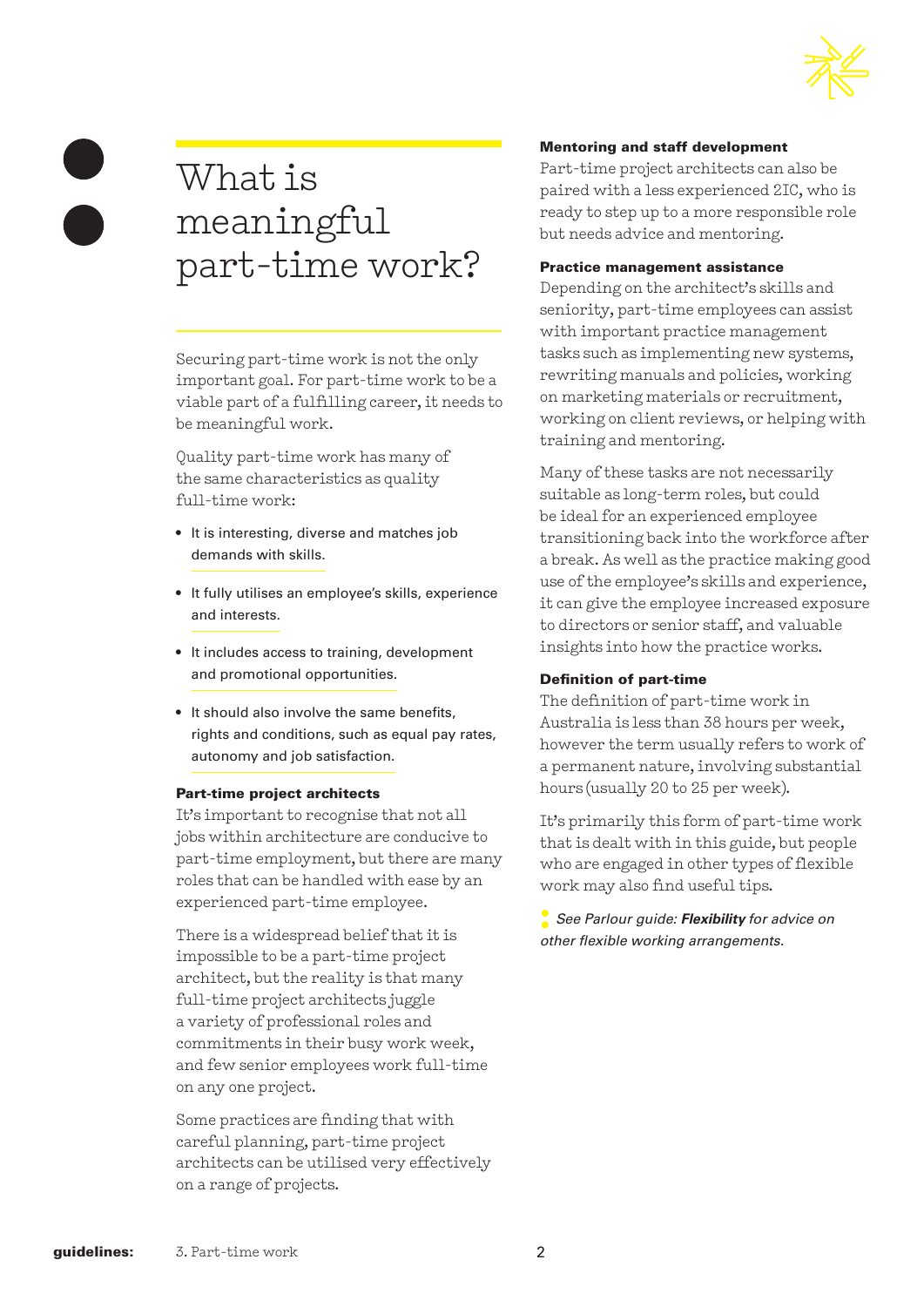

# Why does it matter?

While women currently represent the majority of part-time employees in architecture, both men and women may adopt different flexible work patterns across their careers in order to juggle other roles, such as studying, teaching, parenting or transitioning into retirement.

**Statistics** Data from the 2011 Australian census suggests that architecture is less supportive of part-time work than other professions, and that this particularly affects women. Only 17% of architects work part-time compared with 27% of all professionals. The difference is more marked for women than men – 13% of male architects work part-time compared to 15% of all male professionals, whereas 29% of female architects have part-time hours compared to 38% of all professional women.

This suggests significant implications for women's careers in architecture. This is also borne out by the Parlour survey, in which many women respondents expressed frustration at the difficulty of being taken seriously when working part-time.

**Perceptions** There is a common perception within architecture that a stint of part-time work (however temporary) can halt a career in its tracks; that architecture is an all-or-nothing pursuit. Part-time jobs are hard to come by, and those that exist are often unchallenging menial roles.

Part-time employees can also be perceived differently, depending on the reasons for their part-time role. If they are working part-time because they are balancing work in practice with an academic career, curating an exhibition or setting up their own business, part-time work is considered in a much more positive light than for those who are working part-time to balance caring responsibilities. Despite perceptions to the contrary, each of these part-time employees may be similarly motivated and committed to their career.

Sadly, part-time employees with family commitments are often perceived as no longer serious about their careers or the profession. This is rarely true. Becoming an architect requires a huge amount of time, money and dedication, and few wish to step away from a profession that has been their focus and passion for so long. However, the damaging perception that part-time workers aren't interested in continuing to develop their skills can rapidly become a self-fulfilling prophecy.

# **Practices**

Nurturing a motivated, challenged workforce makes good business sense. Meaningful part-time work leads to higher productivity and commitment, ensures long-term growth and development of staff despite short-term circumstances, and helps to retain a pipeline of future leaders.

# Employees

The availability of serious part-time work is essential to the development of many women's careers (and some men), and will allow them to participate to their full potential.

# The profession

Denied the opportunity to undertake meaningful work, male and female parttime employees may leave their practice, or the profession altogether. This is a huge waste of talent and experience, and can be very costly for practices and the profession, as well as individual architects.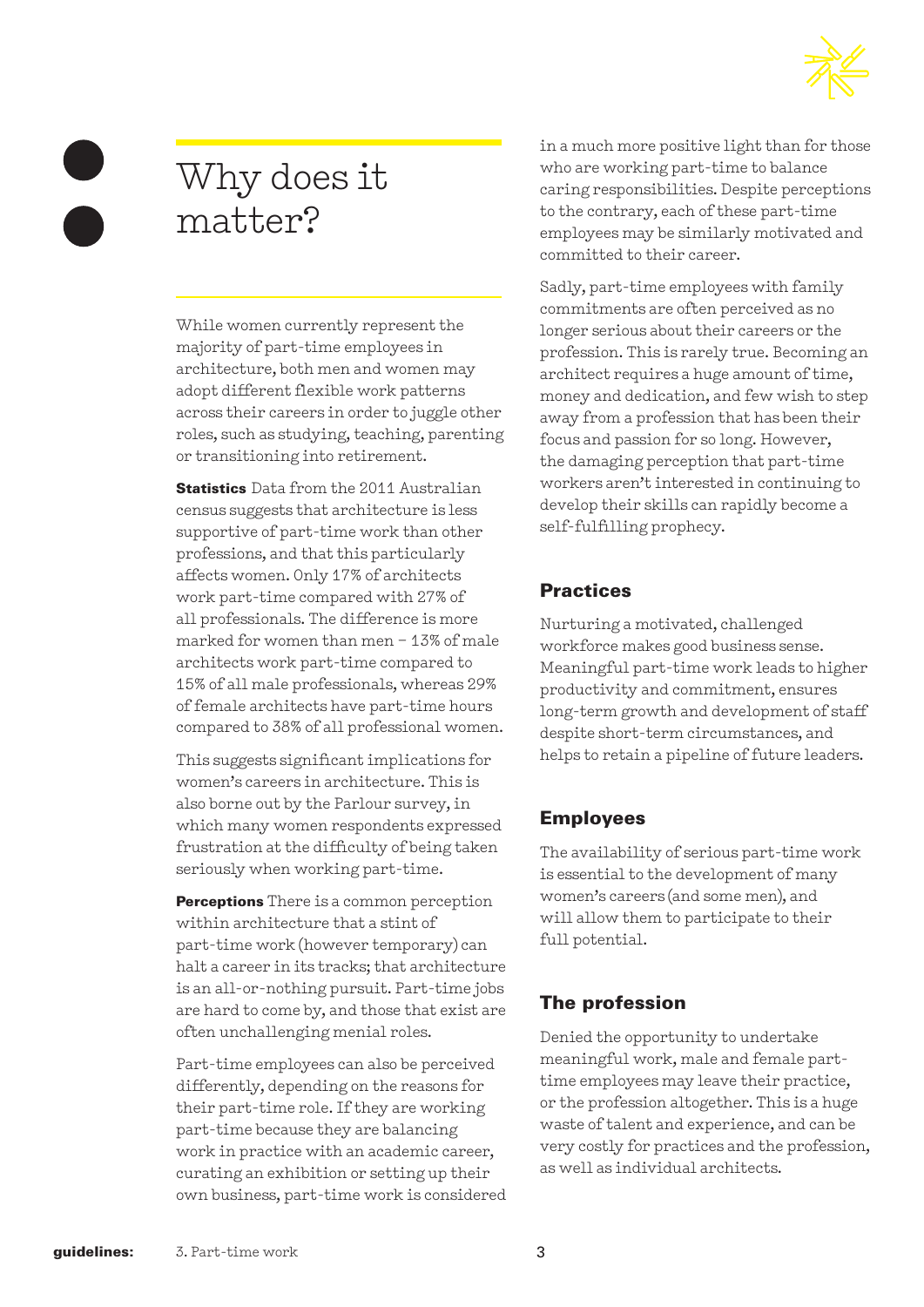

# What can we do?

Changing negative perceptions of part-time work and part-time workers is crucial to developing more meaningful part-time architectural work. This needs to be tackled by the profession as a whole – practices, employees and professional bodies.

Ultimately practices are the ones who can actually create and support serious part-time opportunities within architecture, but part-time employees can also play their part by being proactive, communicating their skills, experience and ambitions to their employer, and looking for opportunities to learn and progress.

# Practices

There are many things that practices can do to explore the potential of meaningful part-time work, and much that can be learnt from other professions.

#### Recognise the advantages that part-time employees bring

Part-time architects are often highly motivated and committed and can bring specific advantages to a practice. Consider the following:

- Part-time employees can be a great way to boost or retain the embodied knowledge of practice without having to dramatically increase costs.
- Part-timers tend to work more efficiently and waste less time on personal administration than full-time equivalents.
- Being able to work part-time often eases the strain of the work/life juggle for employees, thereby increasing the energy and focus they can bring to the role, and increasing their productivity at work.
- They're well aware that time is precious, and every hour in the office needs to count.

### See the value for money

Senior part-time architects are often excellent value for money, offering access to significant expertise and experience at a reduced (pro rata) cost.

• Consider what your practice actually needs. Is it particular work outcomes, or time in the chair? It is often more effective to have a slightly more senior person working a threeor four-day week than it is to have a full-time junior for the same salary.

# Explore permanent part-time

Some practices see part-time work as a stop-gap measure until the employee is able to return to full-time work. However, permanent part-time arrangements can also bring benefits to all.

• Don't assume that part-time roles are temporary, and that all employees seek to return to full-time work.

### Consider job-share arrangements

Job sharing is currently unusual in architecture, but many architects raise it as a model well worth exploring.

Two part-timers in a job-share arrangement may offer a practice double the talent, with a wider breadth of accessible skills and experience. With plenty of time to engage in external responsibilities and pursuits, they may well bring more energy and creativity to their role in the office.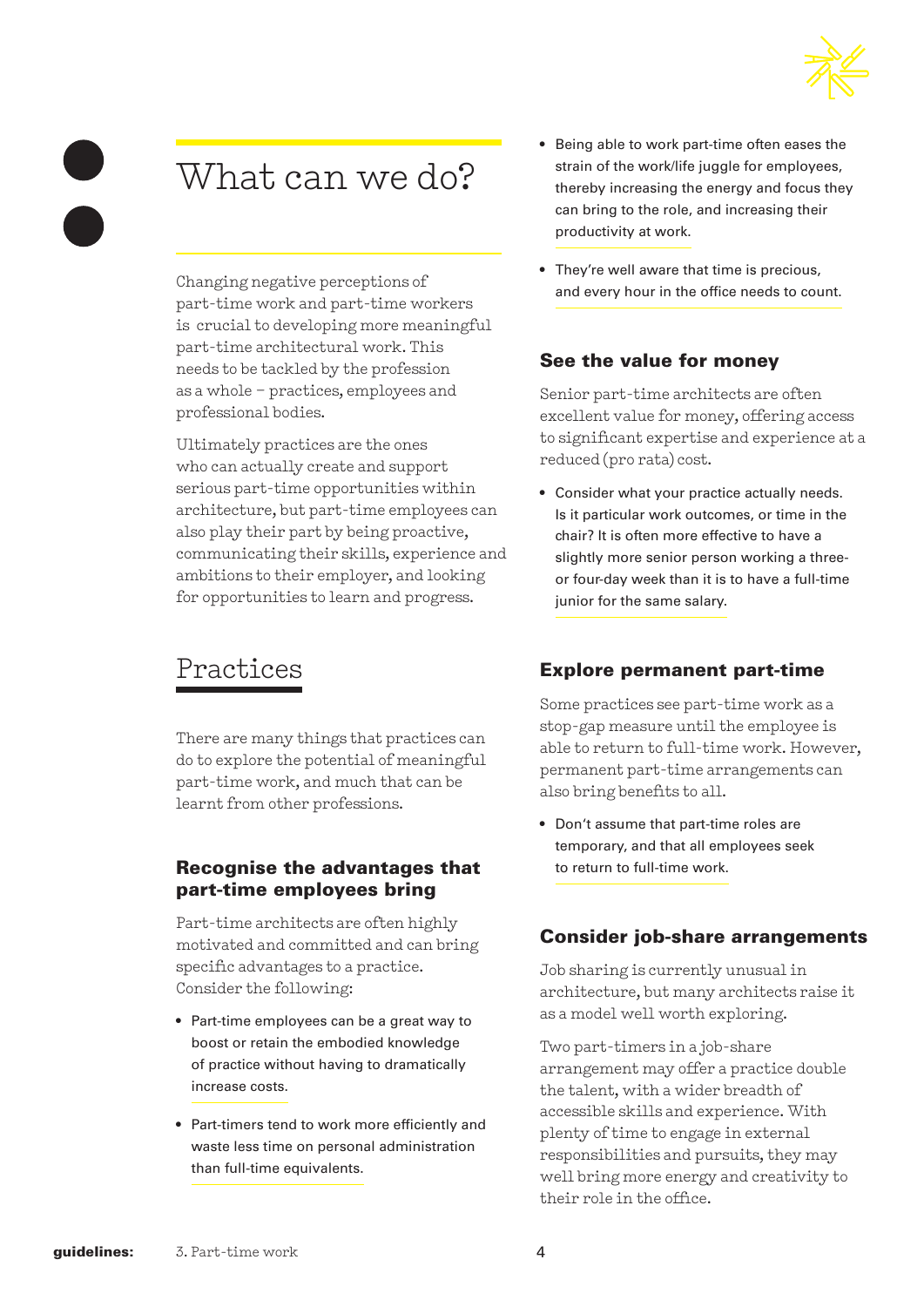

- Consider whether two part-time employees working closely together might work better than one full time.
- Explore models that enable effective and efficient job-sharing arrangements. There are useful precedents in other professions. For example, among medical professionals, very complex patient backgrounds and information is rapidly exchanged at shift changes, hospital changes, and between different health disciplines. It could be quite possible to do this in architecture.

### Communicate and be clear

Everyone is different. There will be a variety of reasons for working part-time, a variety of expectations of the role and the length of part-time employment, and a variety of career aspirations. It's important that employer and employee understand each other's point of view, the parameters of the working arrangement and how it may change in the future.

- Make sure that everyone is clear on what is being offered – is it a temporary reduction of hours with an expectation of the employee rapidly returning to full-time work? Or will the part-time arrangement be longer term?
- Ensure all agreements are recorded.
- Have a process for reviewing and develop arrangements in a timely manner, without undue pressure.

# Encourage flexibility for all

Part-time roles can be beneficial for both sides. They enable employees to balance work with external interests and demands, and allow a practice to respond quickly when projects and workloads change.

Some practices find that part-time employees can help them manage changing workloads, with an ability to step in to do extra paid hours or days during busy times

or when a colleague is ill. The part-time employee welcomes the occasional influx of extra work and cash flow, and the employer has a trusted, experienced employee to assist when the practice hits a project crunch point. While this kind of arrangement will not suit all part-timers, others may welcome the chance to work more hours on an occasional basis.

- Explore how the well-managed, appropriate and flexible use of part-time employees can help the practice manage fluctuating workflow. This may be particularly beneficial for small and medium-sized practices.
- It's important to give part-timers the option of saying yes or no to additional paid work, depending on their own needs and circumstances. Don't make assumptions about interest or availability.

### Use processes and technology

Having the correct processes and technology in place is important to help support business efficiency and facilitate improved communication between practice and employees.

- If you expect your part-time employee to be accessible at home for consultation on urgent matters, ensure they have a smartphone or laptop, and files are easily accessible from home (if required). This will help to minimise client awareness of their absence from the office, and allow them to keep on top of essential information.
- If you are hoping that your employee will perform extra hours on an as-needs basis, ensure that HR systems are flexible enough to allow an hourly rate system (perhaps with a weekly cap) for a period of time.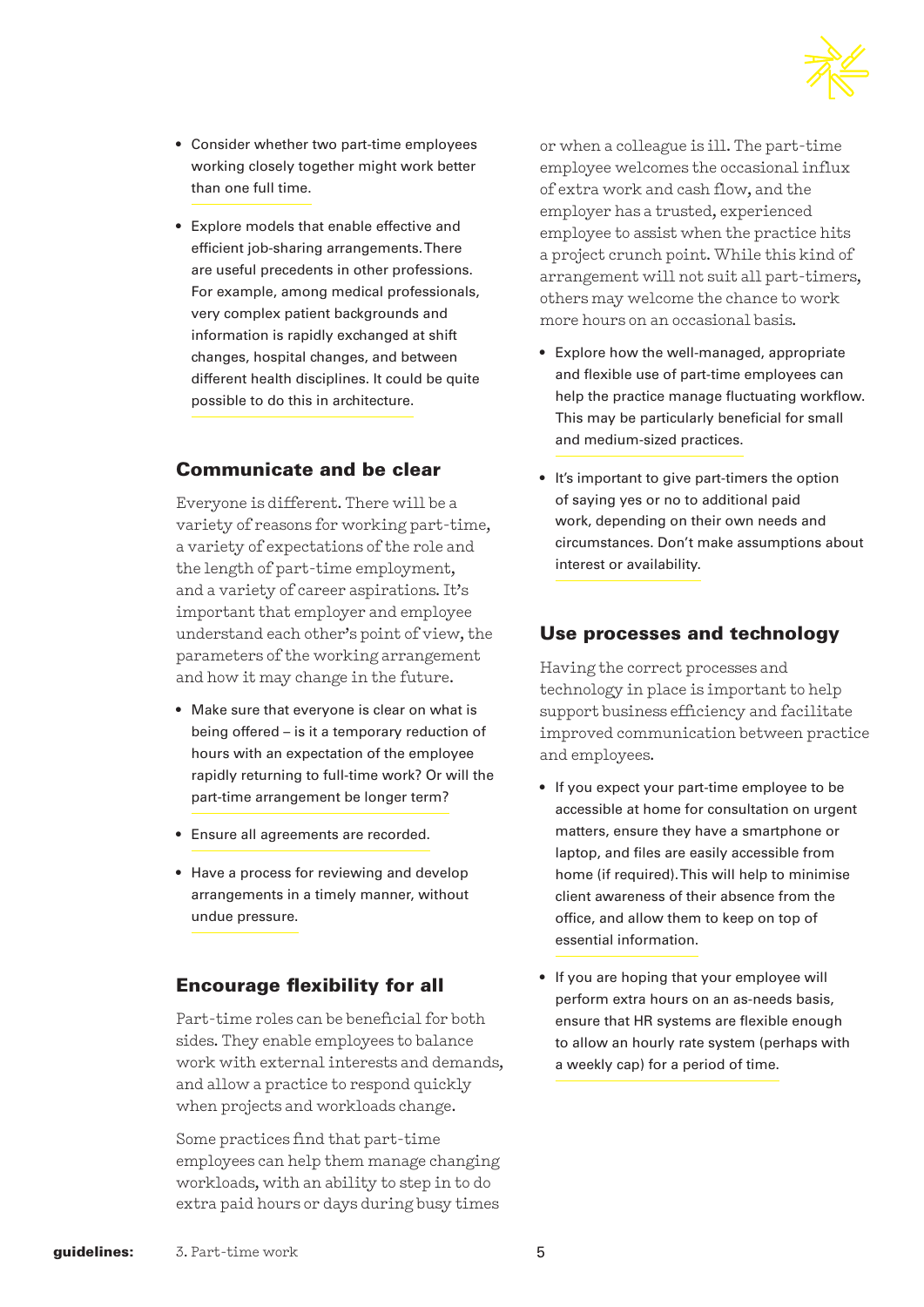

# Employees

Though you obviously can't dictate terms with your employer when trying to secure your ideal workplace arrangements, it's surprising what can be achieved with clear, confident communication and strategic thinking.

Spend some time analysing the way your skills and experience can be put to best use on a part-time basis. Think of the benefits for the practice as well as yourself. Fearless straight talking and a solid business case can go a long way to negotiating a parttime working arrangement that will satisfy everyone.

## Do your research

When considering a prospective employer, spend some time researching the workplace culture and conditions.

- Find out about the way part-time work is understood by the practice. Does it offer quality part-time work? Is part-time work equitably available, including at senior levels? Do part-time and full-time employees doing the same work receive the same hourly rate? Are similar opportunities for skills training (pro rata) available for part-timers? Is a period of part-time work considered a 'career killer' in this firm? Or is it universally accepted and supported?
- Even if you are seeking full-time employment, it is a good idea to familiarise yourself with the company culture and opportunities for part-time work before your circumstances and needs change.

#### Be open about your interests and ambitions

One of the risks of becoming a part-time worker is getting locked into repetitive work, and losing access to tasks that

entail critical and creative thinking and problem solving. Your employer may make assumptions about your preferred level of engagement within the company. Don't let them. Be clear about your ambitions within the practice.

- Be proactive about communicating the types of projects and tasks you'd like to be involved in.
- Speak to your employer about your interests and capabilities, and how you can ably tackle more responsible roles in the company.
- Make it clear that you intend to continue working and progressing in your career.
- Think about your key skills and how you may be able to utilise them effectively on a part-time basis. Can you train and mentor new staff? Do you have experience maintaining and nurturing existing client relationships? Make suggestions to your employer.
- Stay abreast of new projects and roles that are coming up within your practice. Be bold and enthusiastic. Put your hand up for tasks and roles that interest you.

# Be efficient and disciplined

Focus on being as efficient as possible. Successful part-time employees often say that the key to their success is organisation, discipline and excellent time management – both at home and at work.

- If your practice is new to part-time work, discuss how you can boost your productivity and efficiency in the workplace. Discuss effective time-management and reducing your administrative load to increase productivity.
- Be organised and avoid distractions.
- Be selective about the meetings you attend.
- Consider requesting virtual meetings with colleagues or clients via Skype to avoid unproductive hours in the car. You may find that your client is as eager to improve efficiency as you are.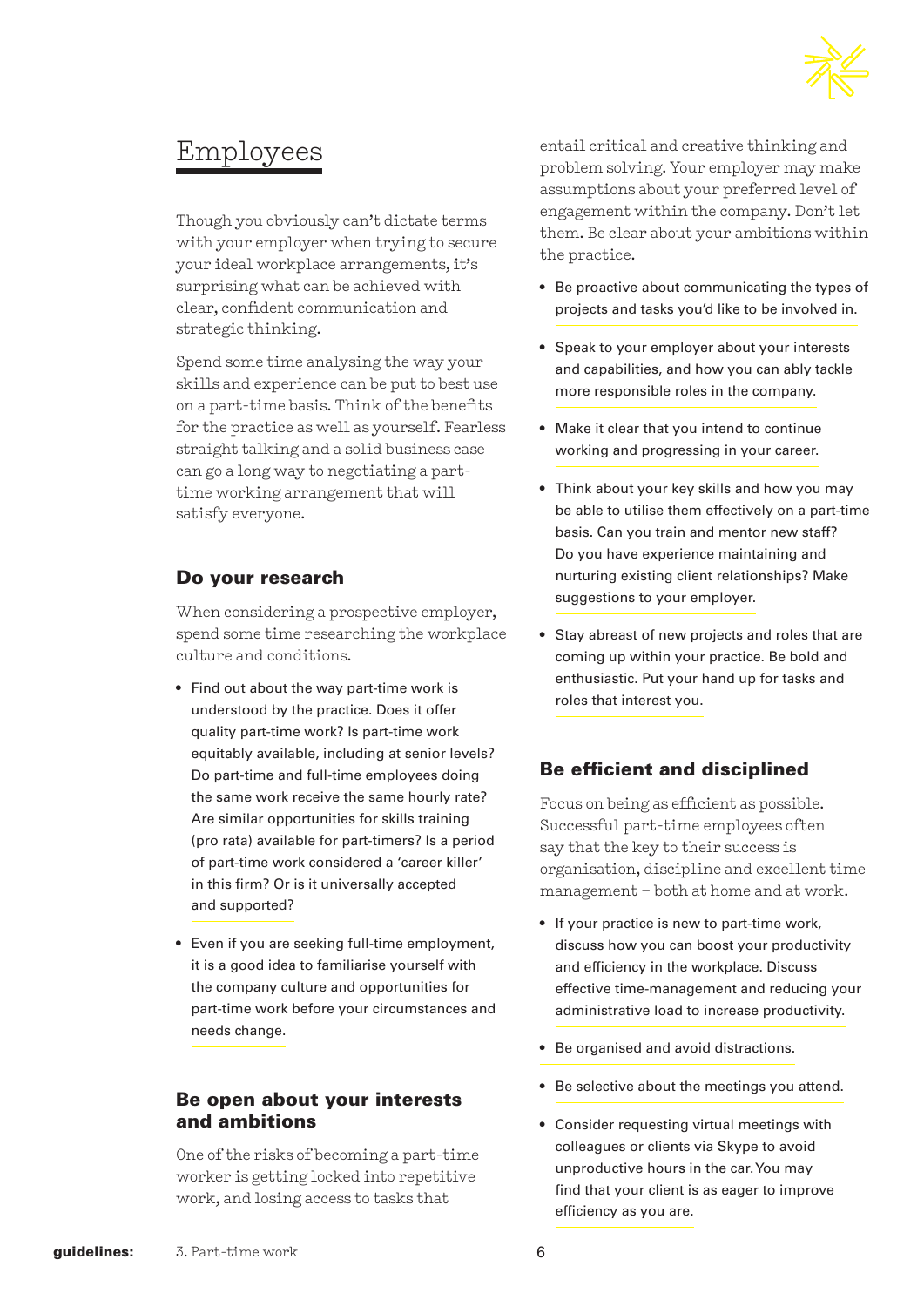

- Try to anticipate situations and challenges that may present themselves and prepare in advance so that important issues don't blindside the project team or principals when you're not there.
- Recognise when enough work is enough. It's tempting to spend countless additional hours on a design, but deadlines need to be met and outcomes achieved within a set budget. Sometimes you have to let things go.

#### Be flexible and realistic

Part-time hours will inevitably mean a reduced level of engagement and, in all likelihood, some level of reduced variety. There will be times when you may feel under-utilised. But don't despair. Be open and flexible, and see the possibilities grow.

- Be proactive and inventive, seek opportunities within the practice, offer your services within project teams or with practice management.
- Seek opportunities to develop new skills.
- Be realistic. It won't be possible for part-time employees to perform every role. If one door closes, another one will open. Keep an eye out for fresh challenges.

#### Focus on strong communication and trust

Strong communication between principals/ directors, project team members and clients is very important to successful working relationships in architecture, and it's even more so when employees are working flexibly or part time.

- Don't leave anything to chance. Keep the lines of communication open and make sure everyone understands your availability and the progress of your work.
- Build trust with your employer so that they know you can deliver the work outcomes they need. Each personal success will reinforce

to them that your part-time arrangement is working, and that you have your workload and professional responsibilities under control.

- If you're in a senior role, trust in your team members to progress with the work on the days you're not there. Don't be afraid to delegate. Junior employees will develop skills and confidence while working semiautonomously on your days off, creating an excellent development opportunity.
- When you are at work, speak up, be opinionated, and be as visible as possible. Nurture existing relationships with colleagues, and develop new ones. Continue to network.

### Make good use of technology

Despite concerns of omnipresent technology blurring work and private lives, technology can be turned to your advantage if carefully managed. One of the benefits of new communication is the ease with which it is possible to stay in touch. Technology can remove the obstacles that once made part-time work difficult or impossible.

It's not only beneficial to your employer or client to be able to reach you about an important project development, but it's useful for you to remain in the loop about what's happening at work. It can provide a relatively easy way of increasing your engagement with work without increasing your physical hours in the office.

- Consider setting checking work emails at the beginning and end of the day so you're on top of the latest project instructions and developments, and there are no nasty surprises on your next day at work.
- Consider identifying some rules for your colleagues (and yourself) about your preferred level of contact (taking into account the needs of your employer).
- Be clear about your availability. Consider setting some boundaries to ensure your private time is not dominated by work.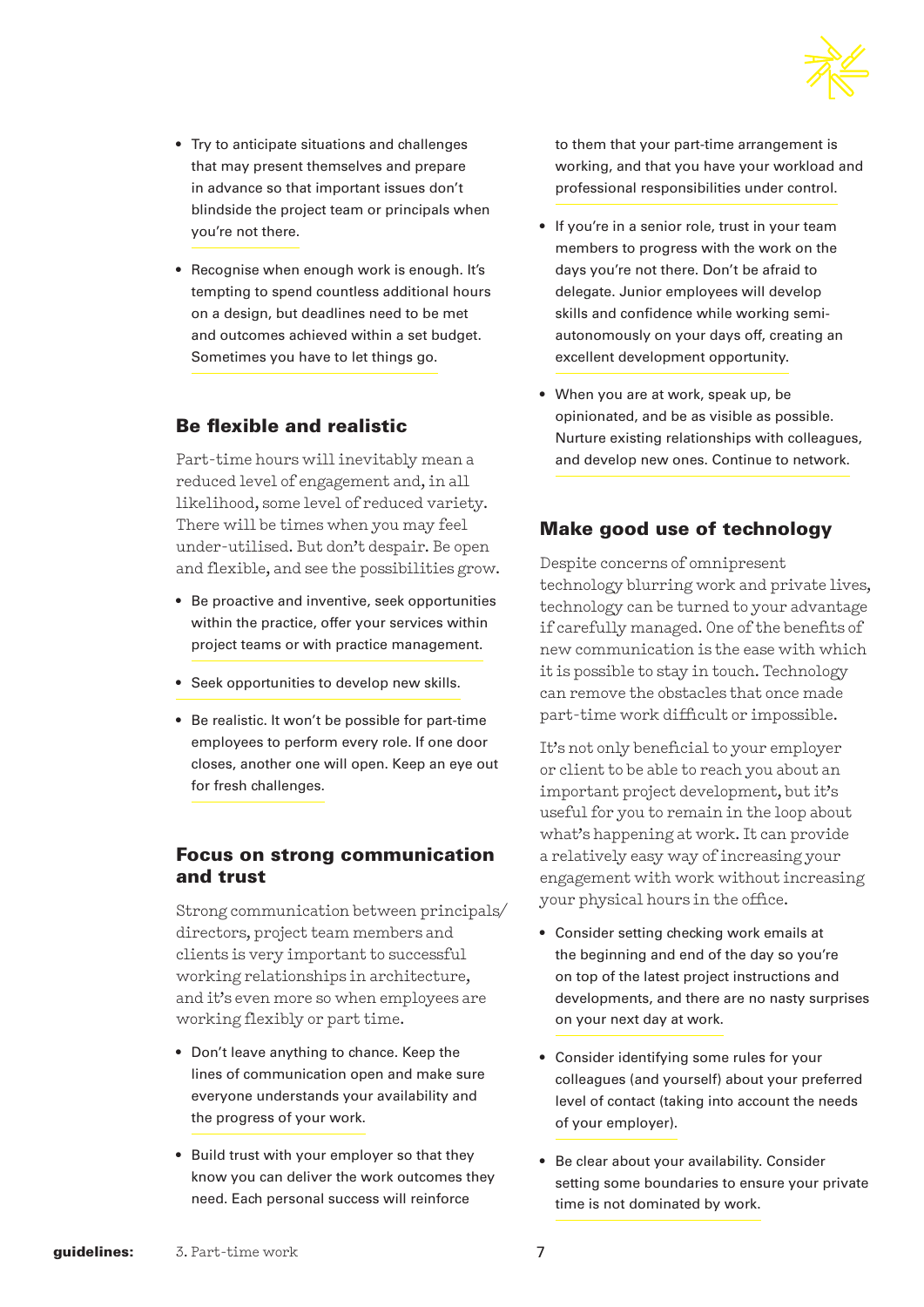

# The profession

Meaningful part-time work is not well understood by the profession as a whole, although some practices use it very effectively. Professional bodies are well placed to help develop knowledge and understanding that will benefit both practices and employees.

#### Help explore and educate about the possibilities

Professional bodies can assist by sponsoring or supporting research and via continuing professional development programs and other educational initiatives.

- Incorporate information about options for managing part-time roles, along with resources and case studies demonstrating different models into continuing professional development programs and other educational initiatives.
- Support research into the effective use of part-time workers in a range of practice types and scales. This could include investigating precedents from other professions.

Acknowledgement. This guide draws on the excellent advice provided by Misty Waters in two articles for Parlour: ['Part-time Architects – Top](http://www.archiparlour.org/part-time-architects-top-tips-for-employers/)  [Tips for Employers' and](http://www.archiparlour.org/part-time-architects-top-tips-for-employers/) ['Part-time Architects –](http://www.archiparlour.org/part-time-architects-tips-for-architects-returning-to-work/)  [Tips for Architects Returning to Work'.](http://www.archiparlour.org/part-time-architects-tips-for-architects-returning-to-work/)

#### Rights and responsibilities

The *Fair Work Act 2009* provides employees with a legal right to request flexible working arrangements, including part-time work. To be eligible, employees need to have worked for their employer for at least 12 months. Eligibility is also dependent on the following circumstances: the employee is a parent (or responsible for the care of a child); they are a carer; they have a disability; they're 55 or older; they're experiencing violence from a family member; or they're caring for a family member who is a victim of violence.

Employers must seriously consider a request for flexible working arrangements, and must reply in writing, but may refuse on reasonable business grounds.

The Architects Award defines a part-time employee as someone who is employed to work less than 38 hours per week. It states that parttime employees should be paid a percentage (according to hours worked) of the weekly wage appropriate to an employee classification per hour. The Award also emphasises that part-time employees are eligible to accrue all the provisions of the award on a pro rata basis, and that the spread of ordinary working hours will be the same as those prescribed for full-time workers.

Note: This is offered as an overview only. Readers are reminded that legislation may change and they are advised to check current legislation at the time of reading.